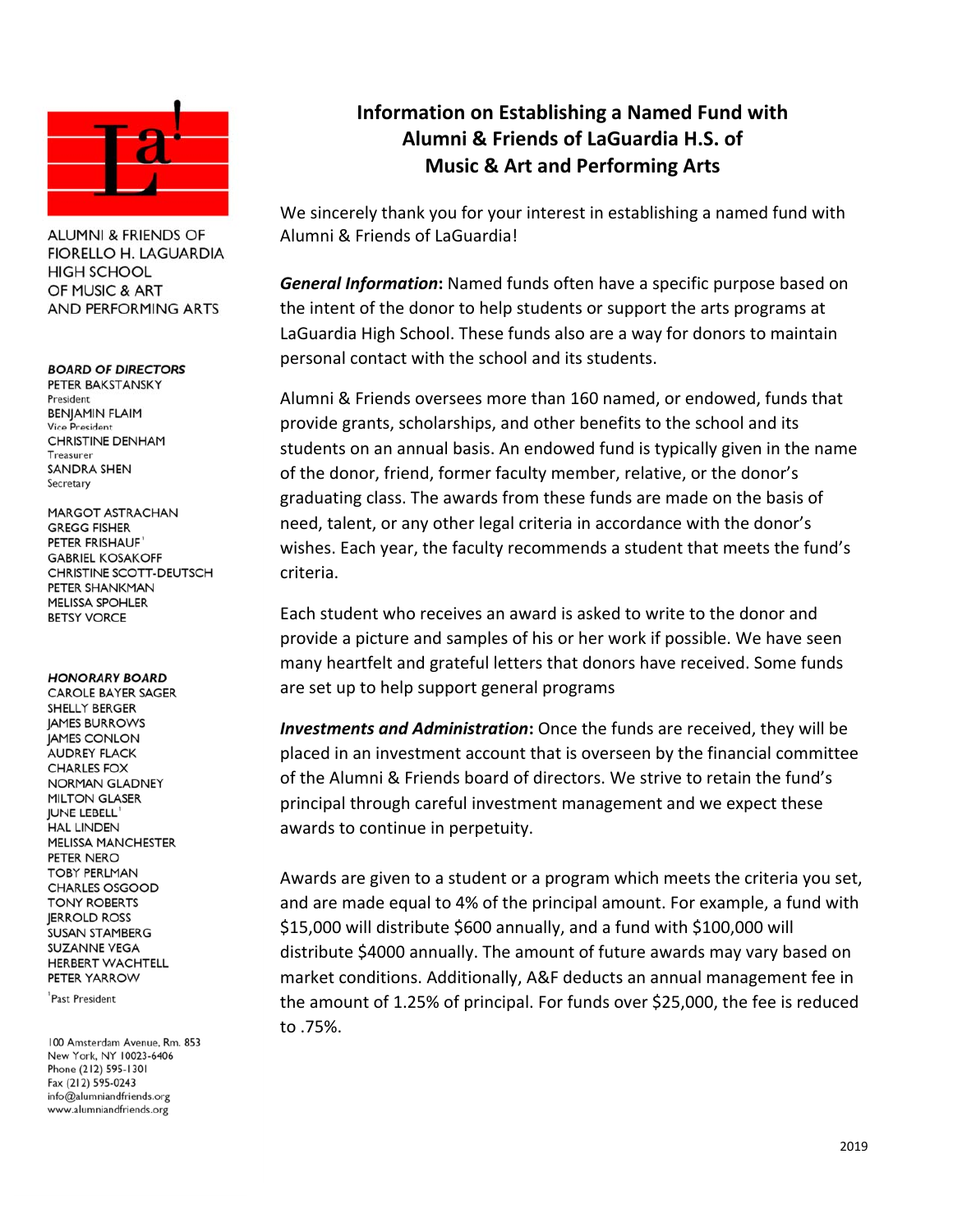*Setting Up A Fund***:** A new fund will be considered endowed – that is, awards will be made – when it is funded to a total of \$15,000. Alumni & Friends will aggregate and manage funds-information for one year from the date of the initial contribution. If the fund reaches the \$15,000 minimum by the end of the one year, it will be considered permanently and irrevocably endowed and scholarship grants will commence. If it has not reached that level after one year, the funds will be transferred into A&F's general endowment, which annually provides scholarships to the school and its students.

*Award Criteria***:** Alumni & Friends will work with you to establish the criteria of your award. Please feel free to call Zoe Schneider at 212‐595‐1301.

Please fill out the following form and return it to Alumni & Friends via email, fax or mail.

Alumni & Friends of LaGuardia High School 100 Amsterdam Avenue, Room 853 New York, NY 10023

Email: zoe@alumniandfriends.org

Fax: 212‐595‐0243